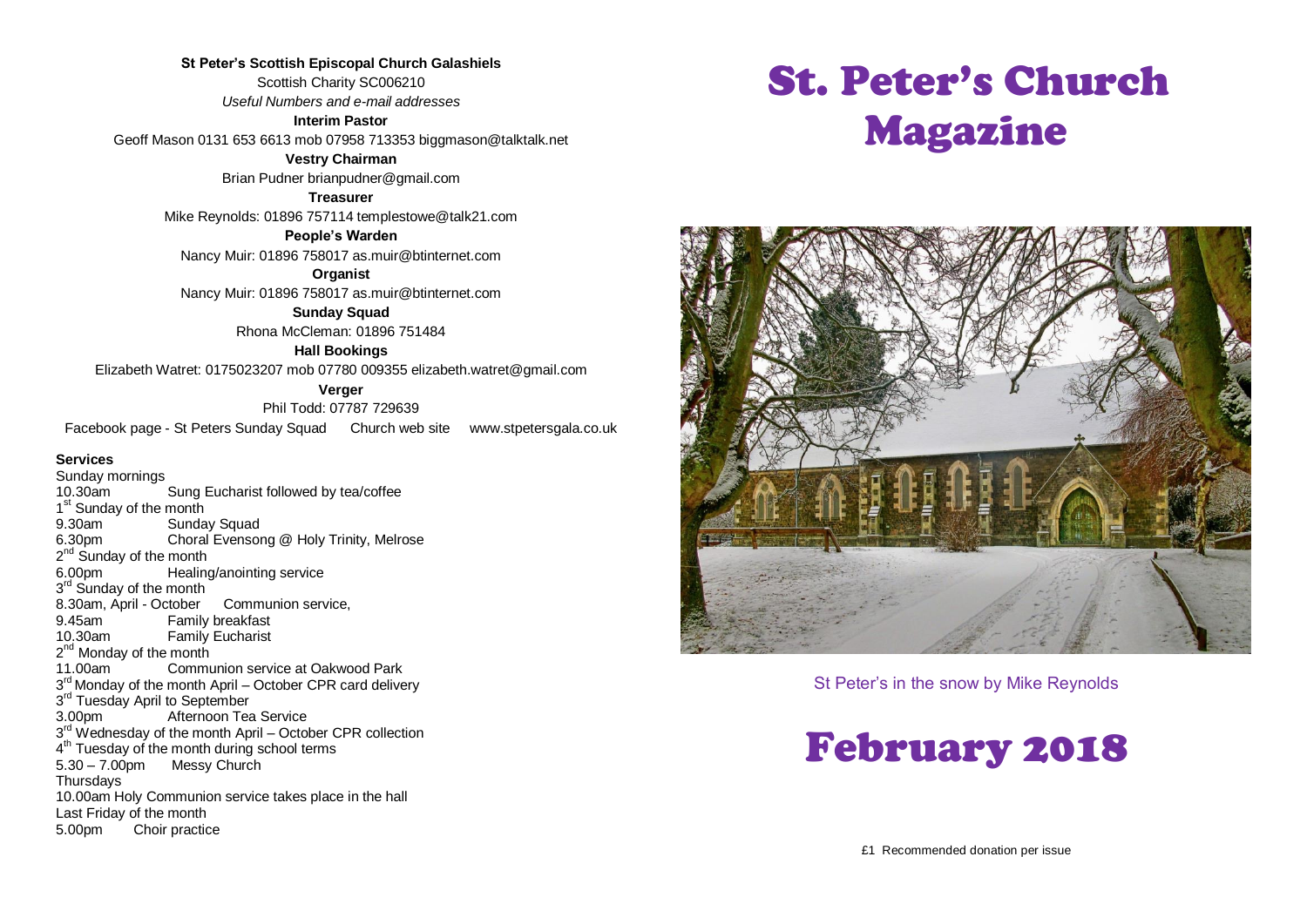#### **Shared Leadership Team**

| Susan Boorman   | ☎ 07704788689 | theboormans@talktalk.net      |
|-----------------|---------------|-------------------------------|
| Sheena Cossar   | ☎ 751694      | smstcg1945@gmail.com          |
| Karen Ellis     | ☎ 757429      | karenellishome@hotmail.co.uk  |
| John Maltman    | ■ 07551357580 | john.maltman@forthports.co.uk |
| Nancy Muir      | ☎ 758017      | as.muir@btinternet.com        |
| Monica Reynolds | ☎ 757114      | monica@temlpestowe.plus.com   |

#### **Church Diary February**

| Thurs 1 <sup>st</sup>     | 10.00am Communion Service                         |
|---------------------------|---------------------------------------------------|
| Sat 3rd                   | 9.00am Cursillo Breakfast, Jedburgh               |
| Sun 4 <sup>th</sup>       | 9.30am Sunday Squad                               |
|                           | 10.30am Sung Eucharist,                           |
| Mon 5 <sup>th</sup>       | SLT meeting @ Sheena's                            |
| Thurs 8 <sup>th</sup>     | 10.00am Communion Service                         |
| Sat 10 <sup>th</sup>      | 12.30 Soup 'n' Pud lunch                          |
| Sun 11 <sup>th</sup>      | 10.30am sung Eucharist                            |
|                           | 6.00pm Healing Service, Rev Andrew Cooper         |
| Tues 13 <sup>th</sup>     | 6.00pm Shrove Tuesday pancakes @ St Peter's       |
| Wed 14 <sup>th</sup>      | 7.00pm Ash Wednesday service                      |
| Thurs 15 <sup>th</sup>    | 10am Communion Service                            |
| Sun 18 <sup>th</sup>      | 9.45am Breakfast                                  |
|                           | 10.30 Family Service, Joanna Smith                |
| Mon 19 <sup>th</sup>      | 6.00pm Bottle top sort                            |
| Tues 20 <sup>th</sup>     | 7.30pm Vestry meeting                             |
| Thurs 22 <sup>nd</sup>    | 10.00am Communion Service                         |
| Fri $23rd$                | 5.00pm Choir practice                             |
| Sat 24 <sup>th</sup>      | 10.15am – 2.30pm Mission Shaped Course, St John's |
|                           | Community Centre, Jedburgh                        |
| Sun $25th$                | 10.00am Sung Eucharist, Rev Sarah Kilbey          |
| Tues 27 <sup>th</sup>     | 5.30pm Messy Church                               |
| Thurs 1 <sup>st</sup> Mar | 10.00am Communion Service                         |

ooooooooooooooooooooooooooooooooooooooooooooooooooooooooooooooooo



**Come and Join us for pancakes @ St Peter's at 6.00pm on Tuesday 13th February**



#### **Emergency Prayer Circle**

This is a group in the church which prays for people at times of special need. If you know of a member of your family or a friend facing crisis or difficulty who would be grateful of such confidential support

Ring Muriel on 01896 831418 or Rhona on 01896 751484



Roslynn, Aimee, Darrin, Fiona, Ivy, Karina, James, Jaci, (William, Bethany, Katie & John), Jim, Ruth, Kris, Rebecca, Steph, Emily & Holly, Sadie, Tony, Gina, Joan, Jane, Sarah, Nigel, Darcy, Muhamid, Jennifer, Kevin, Claire, Lesley, Mikkel, Sheila, John, Fred, Jane, Tim Tunley, Sheonagh-Katie-Stephanie & Joan, Richard, Caitlin & her

family, the Ellis family

Please keep in touch with Monica (01896 757114) regarding folk being remembered on the Prayer Tree.



**February Anniversary of Baptism** 13<sup>th</sup> Leyton Robertson

#### ooooooooooooooooooooooooooooooooooooooooooooooooooooooooooooooooo



Does anyone know who this is?

The picture turned up online when checking the church postcode!

Looks as though it was taken in July 2017 and his name appears to be Tobbias Sipple but why he had this taken outside St Peter's is a mystery.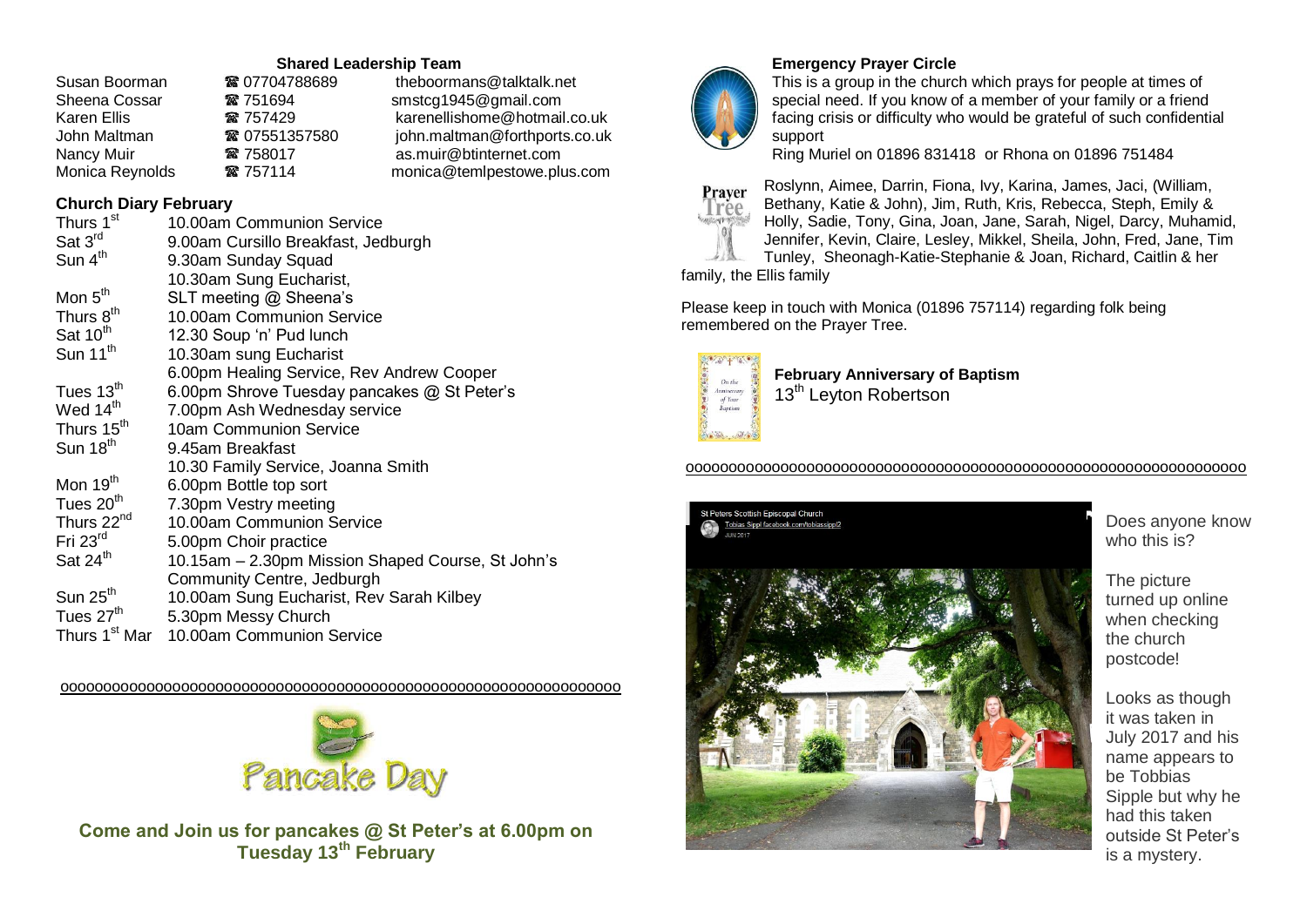



#### **Some small changes we can make**

Gradually change all your shopping bags to natural materials and take them with you every time you go out.

Stop buying sauces and preserves in plastic containers and going back to glass bottles and jars. Glass recycling is easy at bottlebanks.

Make sure to reuse and recycle any plastic boxes and bags – don't just throw them in the bin.

Take your own mugs and boxes to take-aways.

Don't use plastic straws – for drinking or craft work – in fact don't use any plastic (including glitter) for craft work – you'll end up eating it in your fish supper.

Make sure the cotton buds you use no longer have plastic stems and put them in the bin after use or they'll end up in the sea.

Remember the 3P's for flushing – only pee, poo and paper – anything else (especially wipes, tampons and nappies) always go in the bin.

Use shredded paper instead of bubblewrap for protecting delicate items in parcels.



**The Pancake Bakery – Pieter Aertszen c1508**

#### **SHROVE TUESDAY**

The start of Lent has been marked by the church for more than 1000 years. In the Eccesiastical Institutes, Aelfric of Eynsham stated "In the week immediately before Lent everyone shall go to his confessor and confess his deeds and the confessor shall so shrive him as he may then hear by his deeds what he has to do in the way of penance." To be shriven is to be absolved of one's sins.

Shrove Tuesday – the day before Ash Wednesday and thestart of Lent is the last day before fasting till Easter.

Housewives would use up the rich foods that were not permitted during the time of fasting. These included eggs, milk and butter. A quick and easy way of using these up was to make pancakes. These ingredients also had their own significance – Eggs = Creation, Flour = the staff of life, Salt = wholesomeness and Milk  $=$  purity.

#### xxxxxxxxxxxxxxxxxxxxxxxxxxxxx

Since Ethel and I started selling books in the church (for the church) in



July 2016, we have taken £338.29 . Thank you so much to you all of you for buying and selling them and often returning them to resell. The contributions have been helped by selling soap, plants and just before Christmas, Enid kindly gave us some hand embroidered book marks which very popular and helped our funds. We shall continue to do this as I

think for some people who cannot get out to the shops often, our selection is a help and increases the variety of books that they can read. Many Thanks Ethel and Yvonne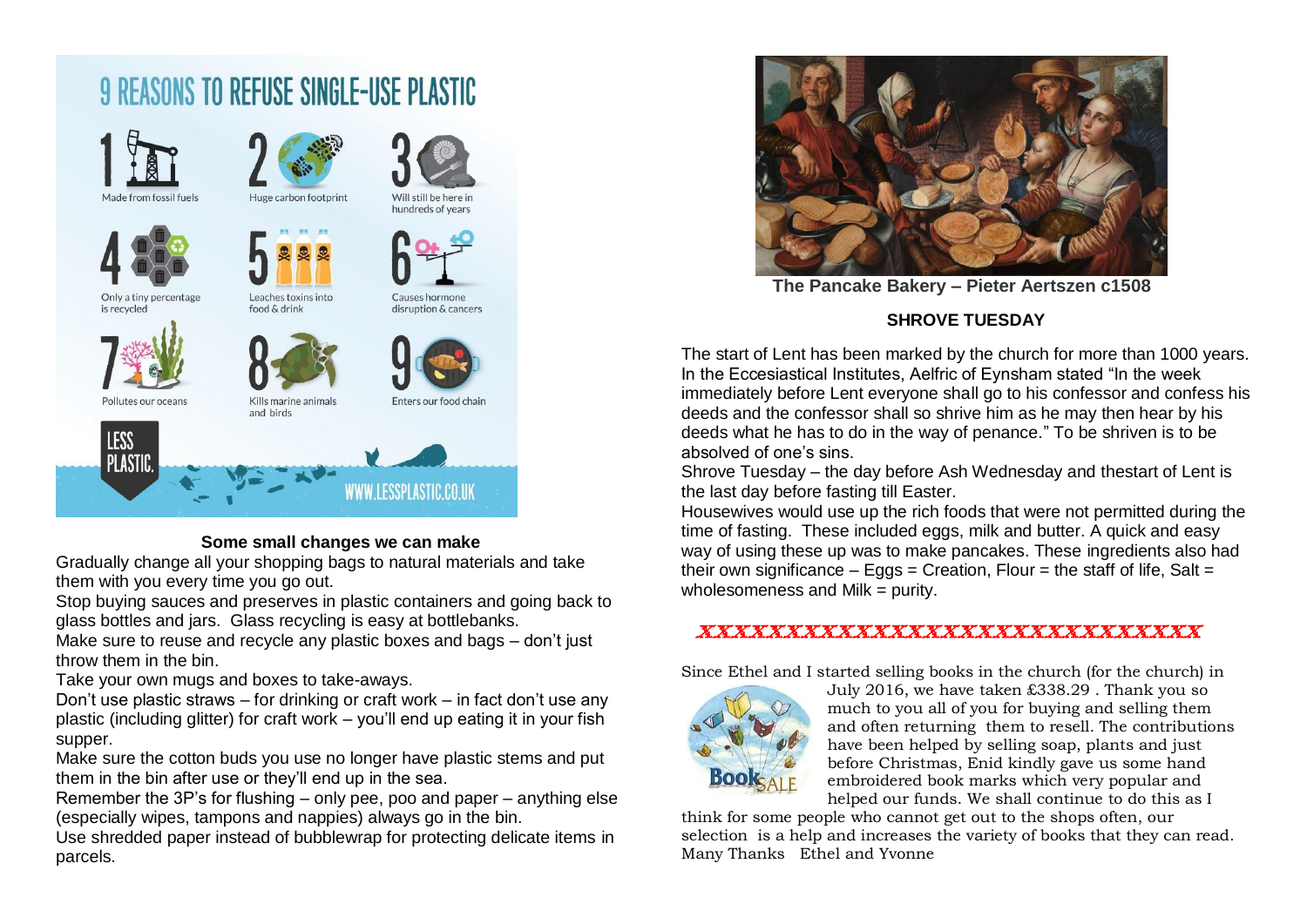#### **Put Your Mark upon Me, God.**

Feed me now, O God, Feed me with your steadfast love. Mark me with your cross, The ash upon my forehead. I am dust and to dust I will return. I don't mind the smudge on my face, But I am glad about the sackcloth. I am marked by the sacrifice of Christ, But what is my forty day sacrifice? Shall I give up chocolate, wine? How about smoking or swearing? Or shall I give up my apathy In not feeding the hungry, Not covering the naked, Not caring for the prisoner, the homeless, The refugee who is lost in an alien world, My sins against stranger and friend. I am marked by the sacrifice of Christ Who died for my sins. And now I could, if I were willing, Step out into the wilderness with him. My sins are marked with the ashes of my soul And cannot be washed away with water But only with your acceptance, God, Of my broken and contrite heart. Put your mark upon me, And let me walk towards Easter Eve With the hope of redemption. With the hope of Baptism in the river of your forgiving love. Put your mark upon me, God.

By Fredwyn Hosier in A Chair Pulled to the Place of Prayer 2007



### **LENT STUDY @ ST PETER'S**

#### **Beginnings and Endings by Nick Fawcett**

Wednesdays 21<sup>st</sup> February – 21<sup>st</sup> March 7.30pm @ Nancy's

**==================================================**

#### **LENT AT HOLY TRINITY CENTRE, MELROSE**

Ecumenical Lent Suppers 2018

When I survey . . . Christ's cross and ours

Wednesdays  $21^{st}$  &  $28^{th}$  February and  $7^{th}$  &  $14^{th}$  March at 11:15am an informal talk (a CD) followed by questions and discussion over a soup and roll lunch (provided)

**or** 7pm a bring and share supper, soup will be provide but please contribute one of the following – bread, cheese, cheese biscuits, fruit or yoghurt (enough for two). At 8pm there will be a talk (speaker) and discussion.

The titles of the talks at both will be

| 21 <sup>st</sup> February |
|---------------------------|
| 28 <sup>th</sup> February |
| 7 <sup>th</sup> March     |
| 14 <sup>th</sup> March    |

Darkness at Noon Into the Great Silence **Outside a City Wall** Touching the Rock **=========================================================**



It is really great coming into the hall at 9.45am on a Family Service Sunday morning – the smell of grilled bacon and coffee is tantalizing. A couple more helpers in the kitchen would be welcome – it is only once a month.

For myself I love being with friends to share breakfast time as the conversation is much better than I get from my cat and dog!! You really need to be there by 10.10am at the latest to get your bacon/egg/marmalade roll and cuppa as the kitchen has to be cleared before the service so that it is ready for everyone to have their coffee later on.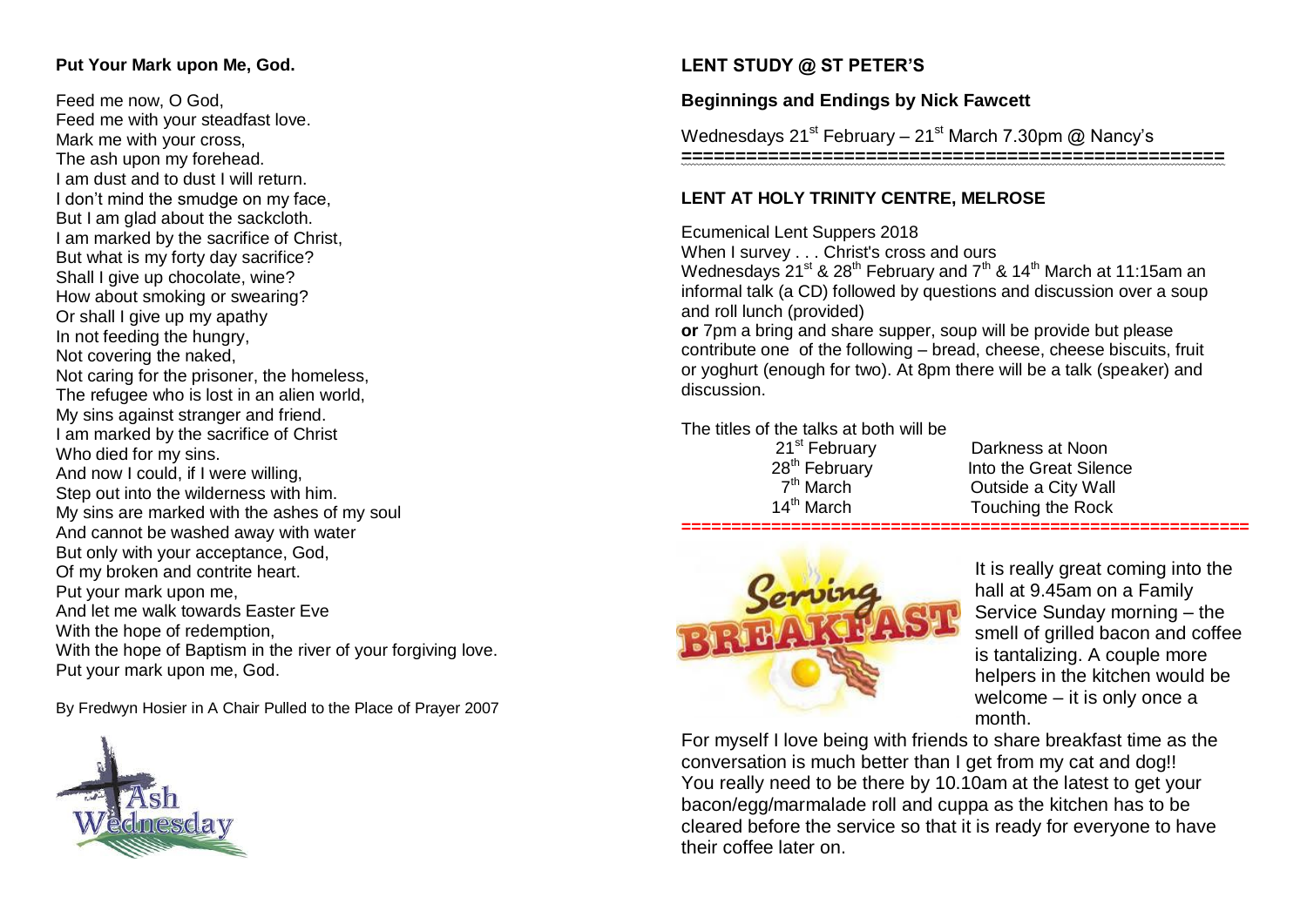## **News from the Youth and Children Officer**

#### **REFRESH! Training for Sunday School Leaders**

Places are still available for this free training event, which will equip, encourage and inspire new and established Sunday School leaders. Further details and booking contact Claire Benton-Evans at youthandchildren@dioceseofedinburgh.org

#### **A Quiet Day for Lent Saturday 3rd March 2018 - 10am to 4pm**



Lent is a time to take breath, to slow down, to prepare for the rollercoaster of Holy Week and Easter. The day will be punctuated with reflections and communal prayer but will mainly be a contemplative space giving time for God to speak into the passions, struggles and vulnerability of our lives. There will be an opportunity to walk in

the beautiful grounds of Carberry Estate.

Refreshments will be provided. Please bring a packed lunch.

Hosted by Healthlink360 at Elphinstone Wing, Carberry, Musselburgh, EH21 8PW

Facilitated by Duncan Hughes of the Epiphany Group.

Donations of between £5 to £30 welcome

For further details and to book: 0131 653 6767 or admin@healthlink360.org

#### **Diocesan Celebration St Mary's Cathedral 28th April Save the Date!**

Come along and be part of the next step of the Growing Together journey as we rejoice in our shared life and faith in an interactive, fun and engaging celebration for all ages and all churches. Workshops, displays, good news stories, resources and ideas. Look out for more details, but for now **SAVE THE DATE!**

## **Faith Emergency Response Plan**

Let me introduce myself

My name is Joanna Smith, and some of you will know me as A General Assembly Accredited Lay Preacher who has and hopefully will continue to take Services at St. Peters.

I live in Selkirk and have just been appointed Work Place Chaplain for Scottish Borders Council.

My first task is to try to reinstate The Faith Emergency Response Plan for the Borders.

The aim of the plan is to assist the emergency services by responding to an incident in a measured, effective and efficient manner providing accommodation (church hall), pastoral and spiritual care.

Our role at the scene would be to minister at the scene providing support and assistance to those involved. Be a visible presence, comfort the injured and dying, pray with people, take messages to loved ones, support survivors, witnesses, relatives and the rescue and support teams.

To care and comfort relatives and staff, to take them to the emergency rest centres (church halls), hospitals, mortuaries and elsewhere as necessary.

To work alongside Social Work organizing accommodation, transport, clothing, befriending and contacting home clergy if requested.

I will be the first port of call (The Clergy Controller) and then will phone The Lead Person in the area who will then contact members from the local Faith Community who will provide Pastoral Care and Spiritual Care at the incident.

My aim in writing this article is not only to make you aware of this initiative but to also ask if you would like to be involved.

Would you as an individual and a Church spend time in prayer to seek Gods' will.

If you would like to talk to me about any aspect of this venture please email me at [joannasmithselkirk@gmail.com](mailto:joannasmithselkirk@gmail.com) and I will be happy to respond.

Thank you

Blessings Joanna